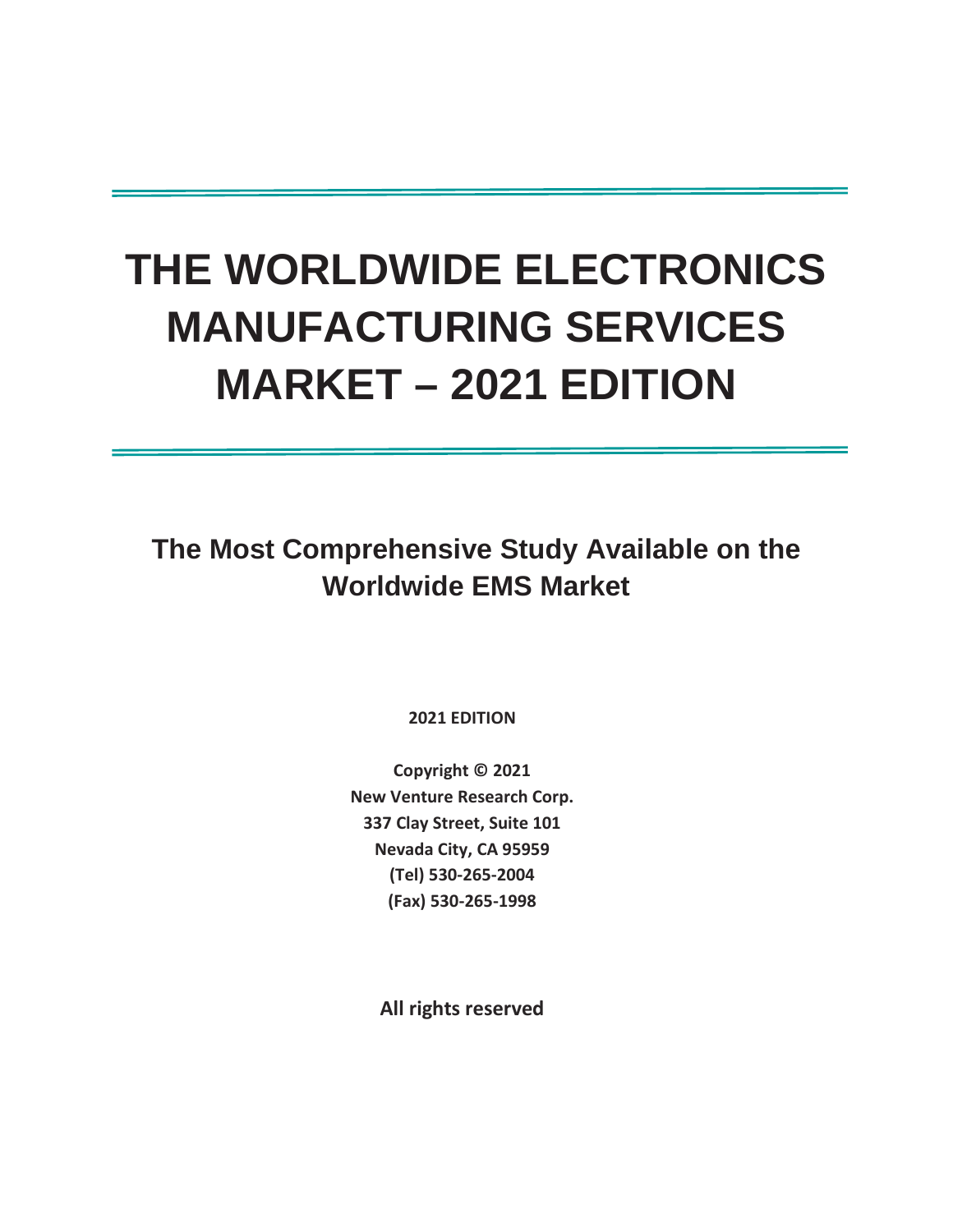#### **ABOUT THE AUTHOR**

Randall Sherman is the president and principal analyst of New Venture Research Corp., a technology market research and business consulting firm focused on the EMS and OEM electronics m anufacturing industries. Mr. Sherman has more than 25 years' experience in technology and business research. He began his career as a telecom systems engineer and has held senior positions at various market research firms, including Creative Strategies, Frost and Sullivan, and BIS Strategic Decisions. He founded New Venture Research in 1999. He holds an undergraduate degree in Astrophysics and an MSEE from the University of Colorado, as well as an MBA from the Edinburgh School of Business, Scotland.

 $\Box$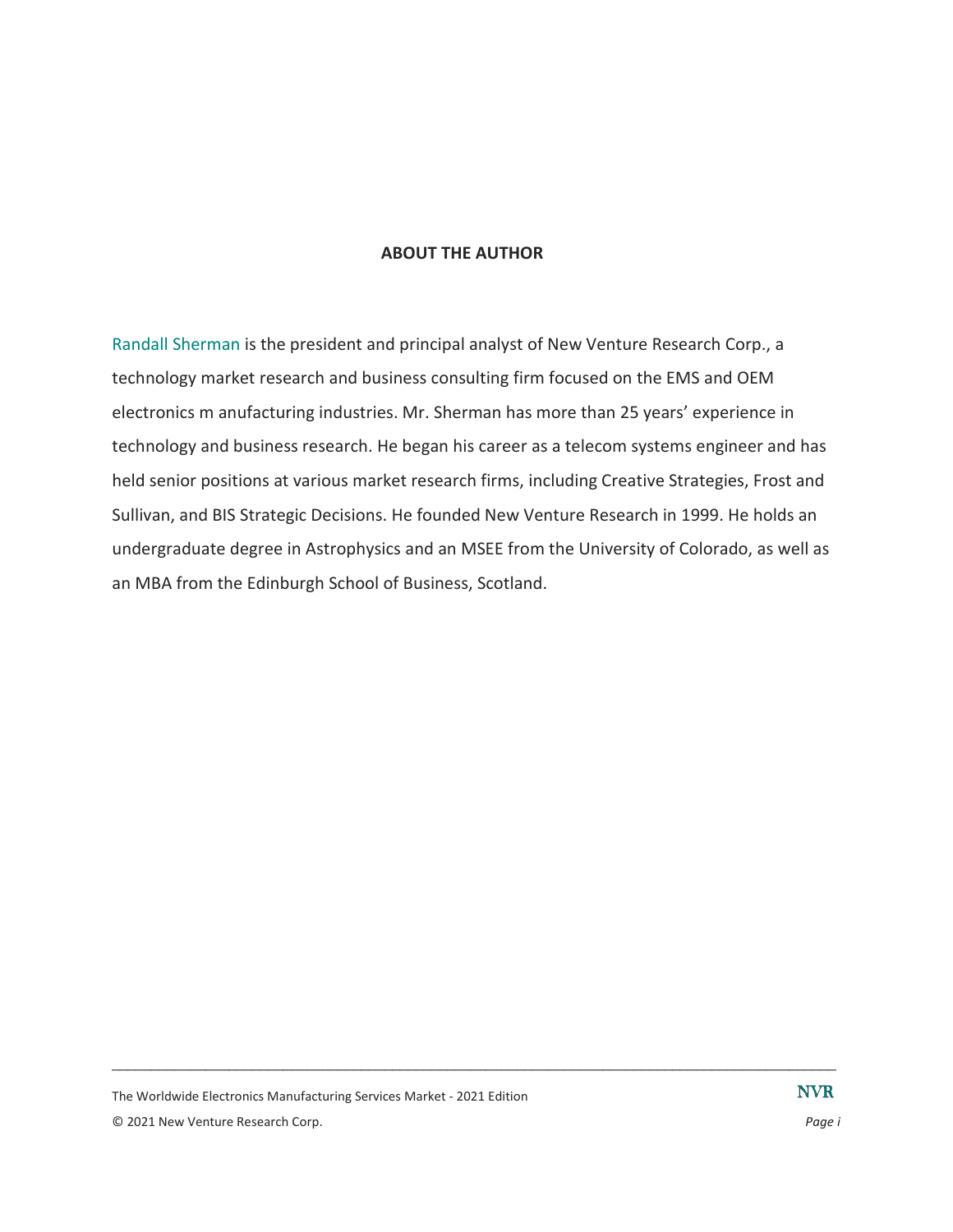#### **ABOUT NEW VENTURE RESEARCH CORPORATION**

New Venture Research (NVR) was formed in 1988 to assist industry executives in their decision making. We began as an independent consultancy and have recently evolved into a publisher of off-the-shelf market research reports in key areas of the electronics industry. The reports are written by a team of staff analysts and independent consultants. We also offer consulting services when our clients need information not found in our reports.

The backbone of each report is based upon primary market research information. Our market information originates from direct interviews with vendors, users, and other industry participants. We use secondary research to test for reasonableness, technical backgrounds, and, in some cases, for top-level forecasts. We distill the research into coherent forecasts and recommendations.

We are dedicated to providing our customers with accurate reporting on our targeted markets. One of our reports can save our customers months or years of research. The reports enable executives to make decisions in a structured manner. Our customers tell us these reports are excellent tools for building consensus regarding their company's real market opportunities.

#### **NEW VENTURE RESEARCH**

337 Clay Street, Suite 101 Nevada City, California 95959

Tel: (530) 265-2004 • Fax: (530) 265-1998 www.newventureresearch.com

 $\Box$ 

The Worldwide Electronics Manufacturing Services Market - 2021 Edition © 2021 New Venture Research Corp. *Page ii*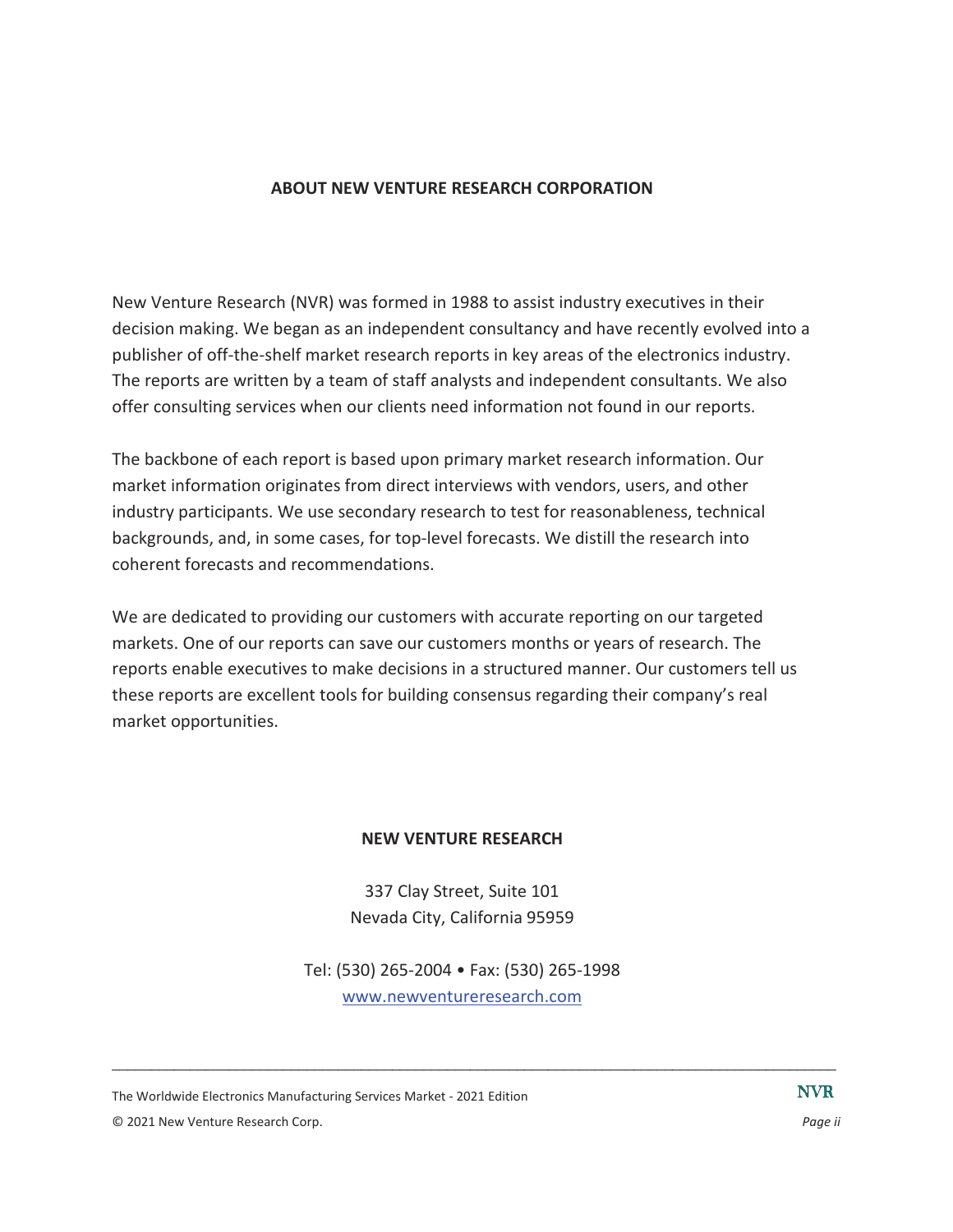#### **DISCLAIMER**

The author and publisher have used their best efforts to assure the accuracy of the material used in preparing this report.

The author and publisher make no warranty of any kind, expressed or implied, with regard to the information contained in this report. The author and publisher shall not be liable in any event for incidental or consequential damages in connection with, or arising from, the information contained in this report.

Any reference to particular products or manufacturers to illustrate points made in this report should not be construed as an endorsement of said products or manufacturers.

The opinions contained herein are those of the author and are based upon published and unpublished information obtained from a variety of sources, telephone and personal interviews with industry participants, and many years of experience.

 $\Box$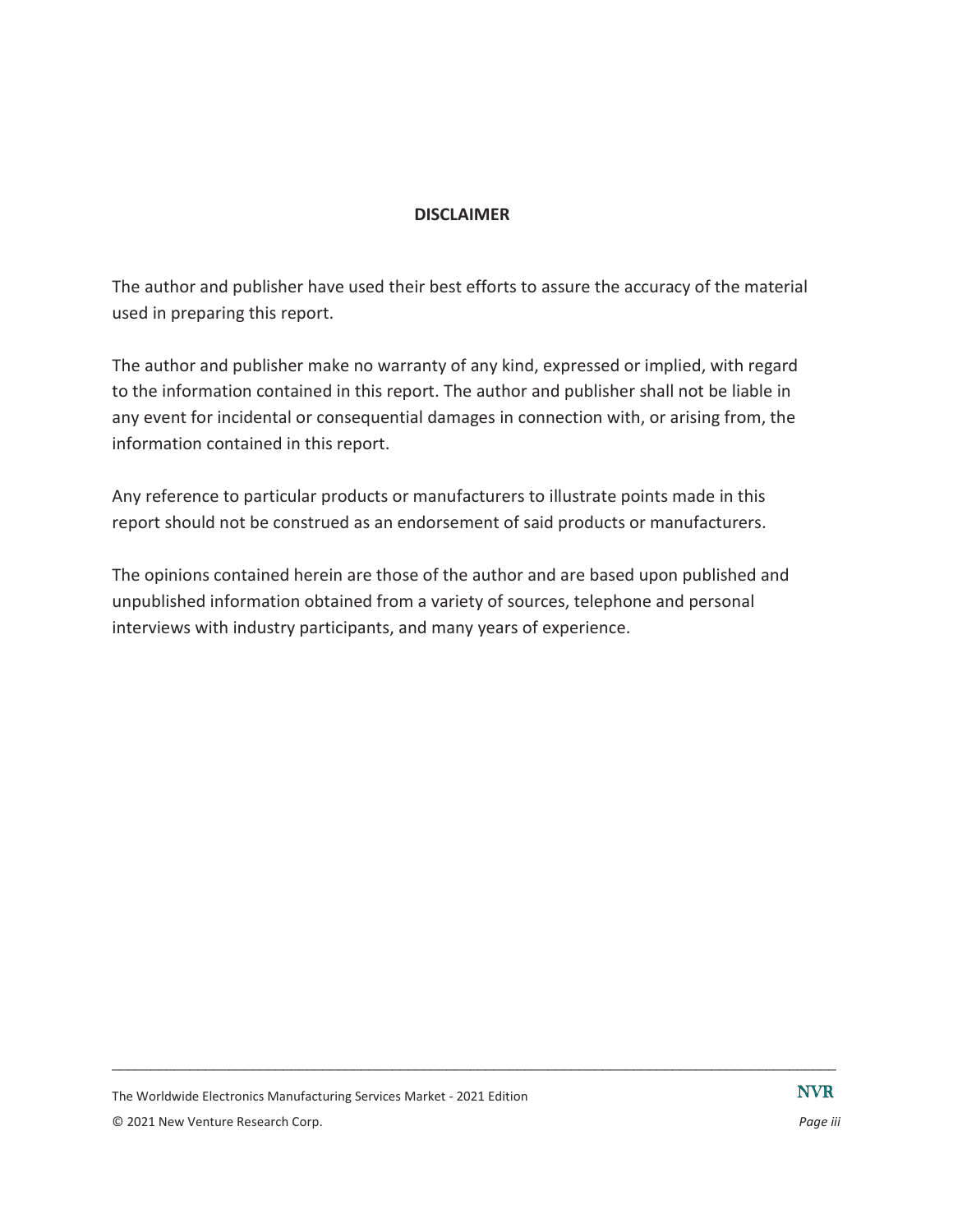#### **SOFTWARE LICENSE AGREEMENT**

This report is provided in PDF electronic file format. For considerations received, New Venture Research Corp. (NVR) hereby licenses this electronic copy of the report as described in this License Agreement to "You" the corporate or individual licensee. This License Agreement applies to all electronic file copies of the report for which you have purchased or otherwise been granted a license by NVR. Any use of the electronic file copy of the report indicates your acceptance of these terms.

The report and all electronic copies thereof are protected by both United States copyright law and international treaty provisions. You may not distribute any portion of the report unless otherwise specified in your purchase agreement with NVR. The electronic file copy of the report may be freely moved from one computer location to another, but may not be used by more than one (1) person simultaneously.

A corporate or "enterprise-wide" license permits unlimited use within the purchasing company. Distribution to others (contractors or third parties) outside the company is not allowed without written permission.

 $\Box$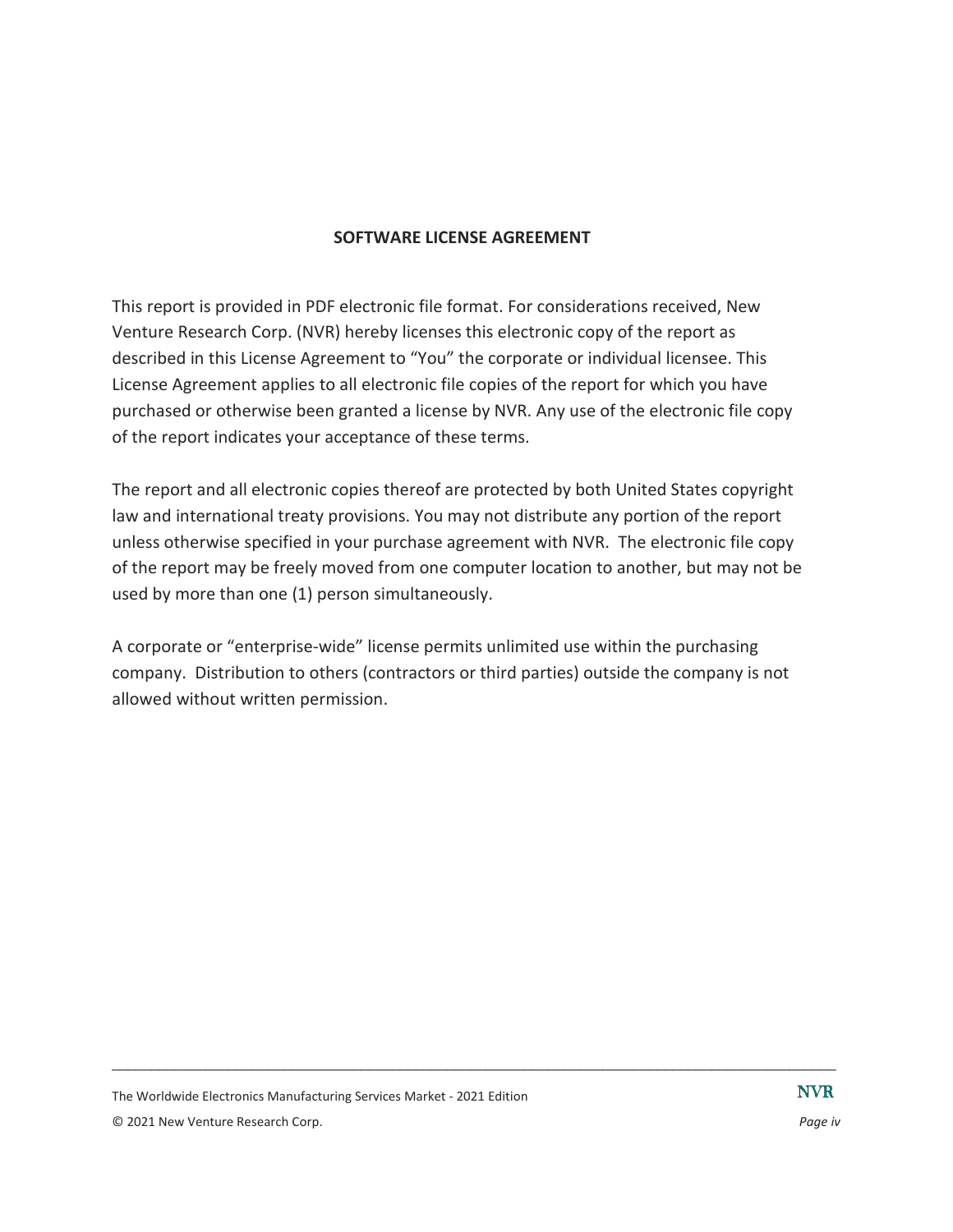# **Table of Contents**

| 1.1 |                                                                            |  |
|-----|----------------------------------------------------------------------------|--|
| 1.2 |                                                                            |  |
| 1.3 |                                                                            |  |
| 1.4 |                                                                            |  |
| 1.5 |                                                                            |  |
| 1.6 |                                                                            |  |
| 1.7 |                                                                            |  |
|     |                                                                            |  |
| 2.1 |                                                                            |  |
| 2.2 |                                                                            |  |
| 2.3 |                                                                            |  |
| 2.4 |                                                                            |  |
| 2.5 |                                                                            |  |
| 2.6 |                                                                            |  |
|     | Chapter 3 Economic Outlook and Worldwide Electronics Industry Forecast  17 |  |
| 3.1 |                                                                            |  |
| 3.2 |                                                                            |  |
| 3.3 |                                                                            |  |
| 3.4 |                                                                            |  |
| 3.5 |                                                                            |  |
|     | 3.5.1                                                                      |  |
|     | 3.5.1.1                                                                    |  |
|     | 3.5.1.2                                                                    |  |
|     | 3.5.1.3                                                                    |  |
|     | 3.5.1.4                                                                    |  |
|     |                                                                            |  |

The Worldwide Electronics Manufacturing Services Market - 2021 Edition © 2021 New Venture Research Corp.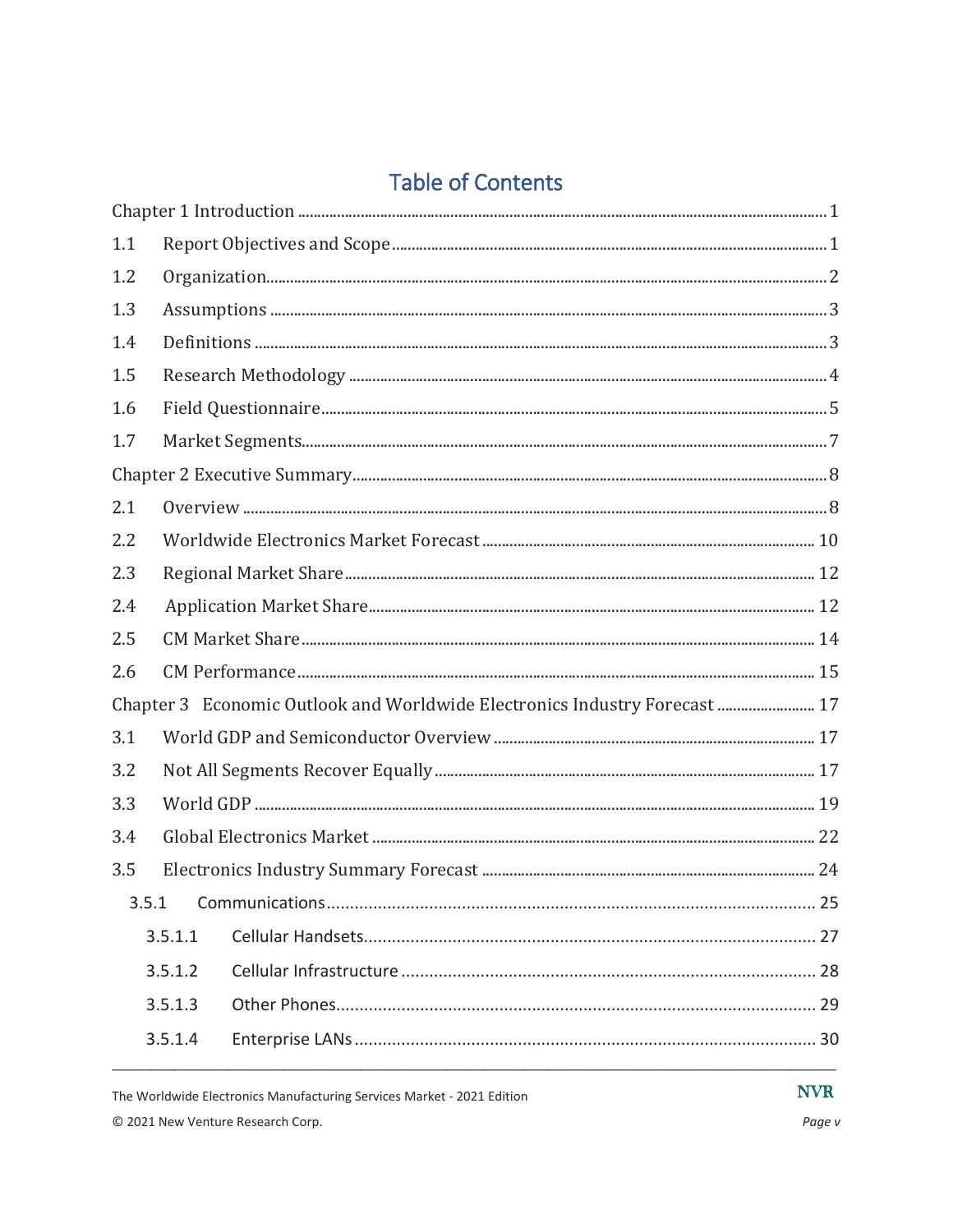| 3.5.1.5  |  |
|----------|--|
| 3.5.1.6  |  |
| 3.5.1.7  |  |
| 3.5.1.8  |  |
| 3.5.1.9  |  |
| 3.5.2    |  |
| 3.5.2.1  |  |
| 3.5.2.2  |  |
| 3.5.2.3  |  |
| 3.5.2.4  |  |
| 3.5.2.5  |  |
| 3.5.2.6  |  |
| 3.5.2.7  |  |
| 3.5.2.8  |  |
| 3.5.2.9  |  |
| 3.5.3    |  |
| 3.5.3.1  |  |
| 3.5.3.2  |  |
| 3.5.3.3  |  |
| 3.5.3.4  |  |
|          |  |
| 3.5.3.6  |  |
| 3.5.3.7  |  |
| 3.5.3.8  |  |
| 3.5.3.9  |  |
| 3.5.3.10 |  |
| 3.5.4    |  |

**NVR**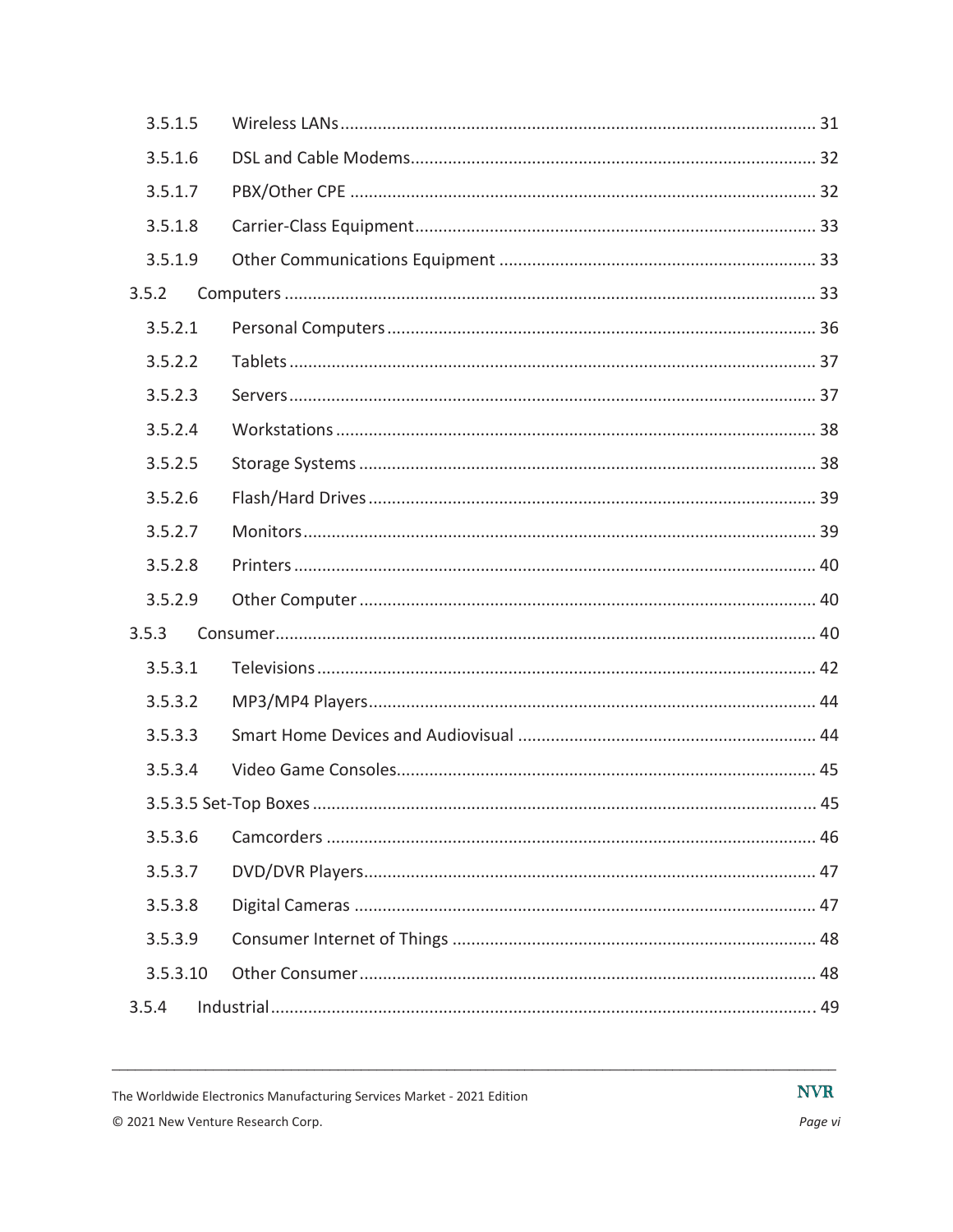| 3.5.5   |  |
|---------|--|
| 3.5.6   |  |
| 3.5.7   |  |
|         |  |
| 4.1     |  |
| 4.2     |  |
| 4.3     |  |
| 4.4     |  |
| 4.5     |  |
| 4.6     |  |
| 4.7     |  |
| 4.7.1   |  |
| 4.7.1.1 |  |
| 4.7.1.2 |  |
| 4.7.1.3 |  |
| 4.7.1.4 |  |
| 4.7.1.5 |  |
| 4.7.1.6 |  |
| 4.7.2   |  |
| 4.7.2.1 |  |
| 4.7.2.2 |  |
| 4.7.2.3 |  |
| 4.7.2.4 |  |
| 4.7.2.5 |  |
| 4.7.2.6 |  |
| 4.7.2.7 |  |
| 4.7.2.8 |  |
| 4.7.2.9 |  |
|         |  |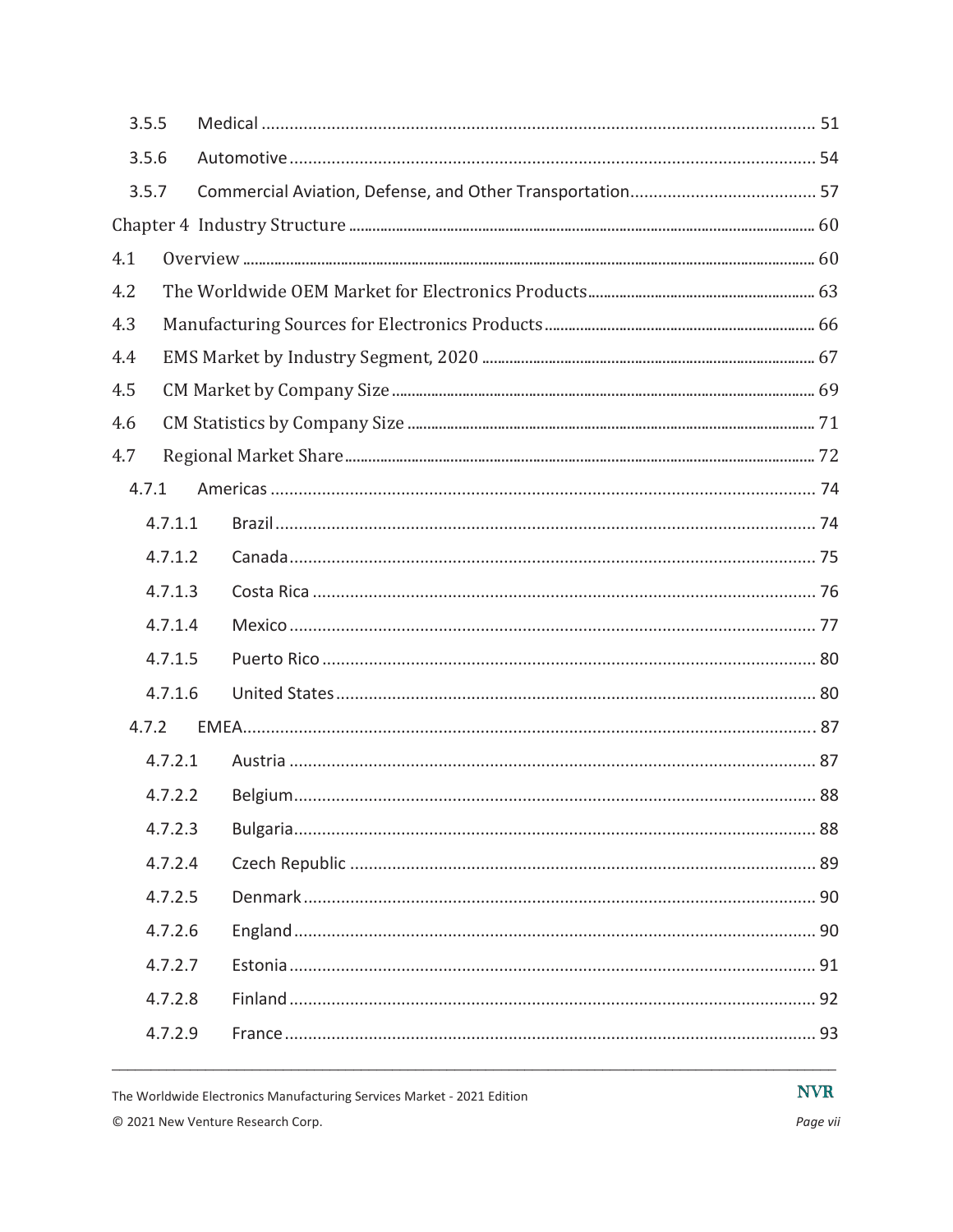|       | 4.7.2.10 |  |
|-------|----------|--|
|       | 4.7.2.11 |  |
|       | 4.7.2.12 |  |
|       | 4.7.2.13 |  |
|       | 4.7.2.14 |  |
|       | 4.7.2.15 |  |
|       | 4.7.2.16 |  |
|       | 4.7.2.17 |  |
|       | 4.7.2.18 |  |
|       | 4.7.2.19 |  |
|       | 4.7.2.20 |  |
|       | 4.7.2.21 |  |
|       | 4.7.2.22 |  |
|       | 4.7.2.23 |  |
|       | 4.7.2.24 |  |
|       | 4.7.2.25 |  |
|       | 4.7.2.26 |  |
|       | 4.7.2.27 |  |
|       | 4.7.2.28 |  |
|       | 4.7.2.29 |  |
|       | 4.7.2.30 |  |
| 4.7.3 |          |  |
|       | 4.7.3.1  |  |
|       | 4.7.3.2  |  |
|       | 4.7.3.3  |  |
|       | 4.7.3.4  |  |
|       | 4.7.3.5  |  |
|       |          |  |

© 2021 New Venture Research Corp.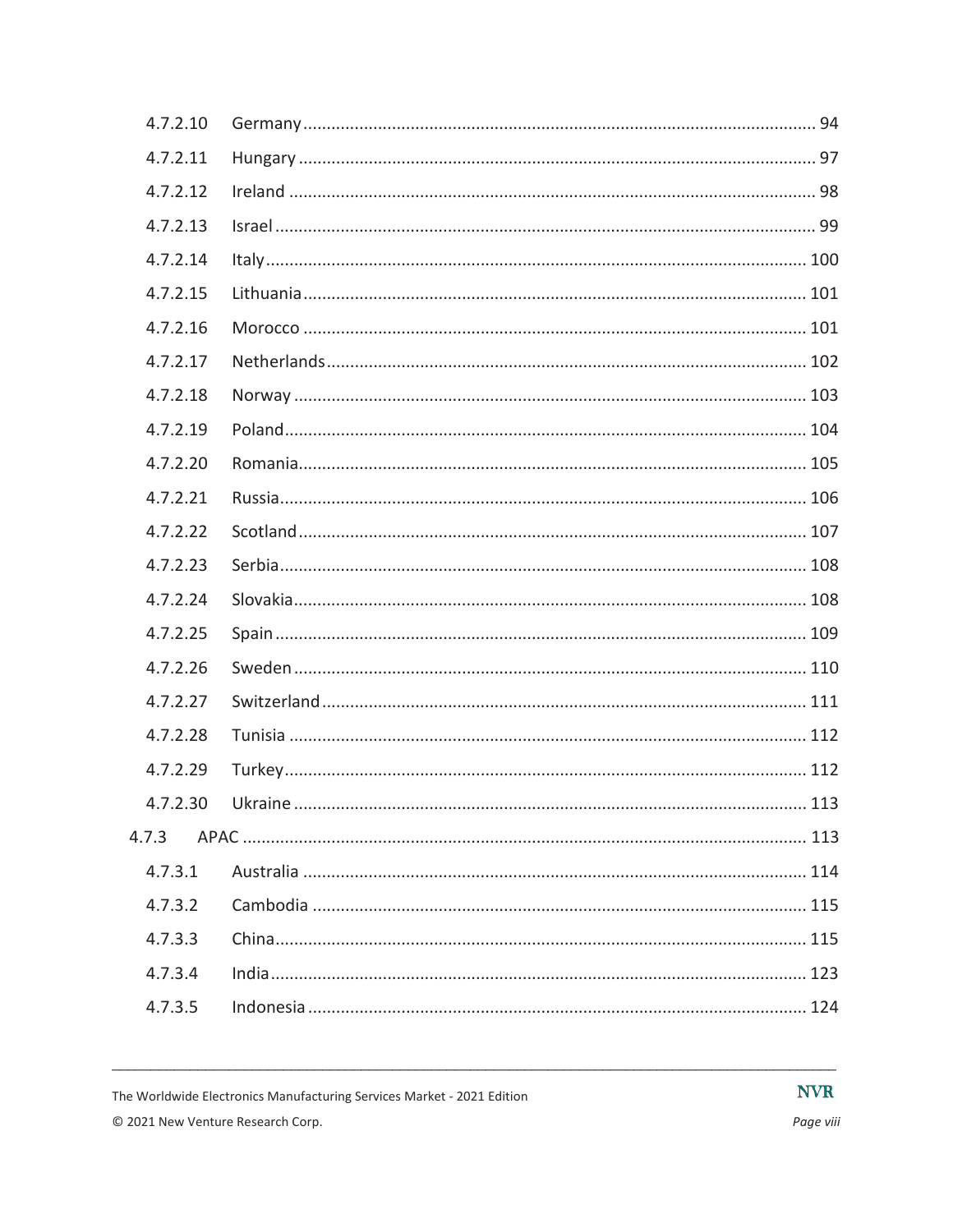|       | 4.7.3.6  |                                                                   |  |
|-------|----------|-------------------------------------------------------------------|--|
|       | 4.7.3.7  |                                                                   |  |
|       | 4.7.3.8  |                                                                   |  |
|       | 4.7.3.9  |                                                                   |  |
|       | 4.7.3.10 |                                                                   |  |
|       | 4.7.3.11 |                                                                   |  |
|       | 4.7.3.12 |                                                                   |  |
|       | 4.7.3.13 |                                                                   |  |
|       | 4.7.3.14 |                                                                   |  |
|       | 4.7.3.15 |                                                                   |  |
| 4.7.4 |          |                                                                   |  |
| 4.8   |          |                                                                   |  |
| 4.8.1 |          |                                                                   |  |
| 4.8.2 |          |                                                                   |  |
| 4.8.3 |          |                                                                   |  |
| 4.8.4 |          |                                                                   |  |
| 4.8.5 |          |                                                                   |  |
| 4.8.6 |          |                                                                   |  |
| 4.8.7 |          |                                                                   |  |
| 4.8.8 |          |                                                                   |  |
| 4.9   |          |                                                                   |  |
|       |          |                                                                   |  |
| 5.1   |          |                                                                   |  |
| 5.2   |          | The Worldwide OEM Market for Electronics Products, 2020-2025  164 |  |
| 5.3   |          |                                                                   |  |
| 5.4   |          |                                                                   |  |
| 5.5   |          |                                                                   |  |
| 5.6   |          |                                                                   |  |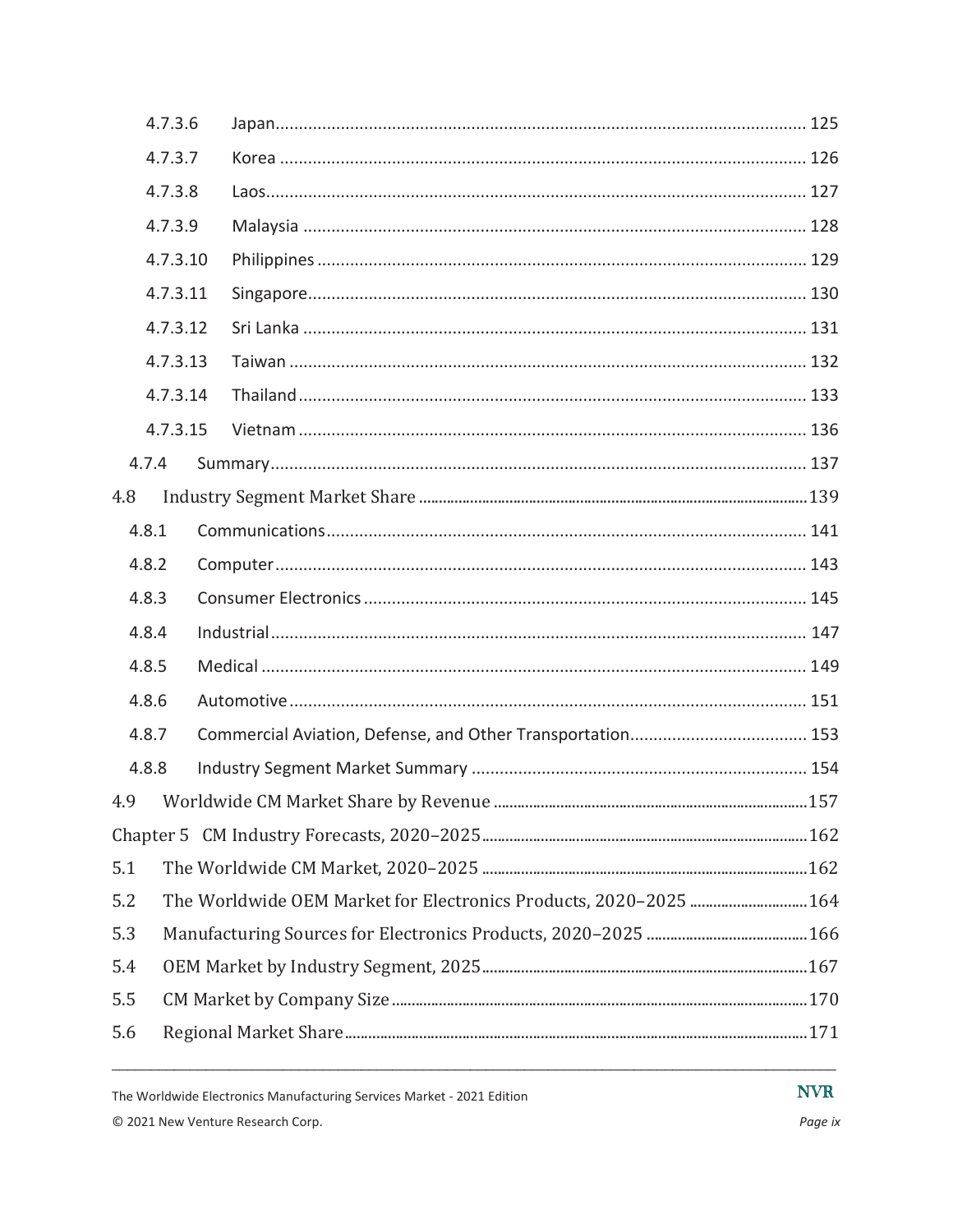| 5.6.1   |  |
|---------|--|
| 5.6.1.1 |  |
| 5.6.1.2 |  |
| 5.6.1.3 |  |
| 5.6.1.4 |  |
| 5.6.1.5 |  |
| 5.6.1.6 |  |
| 5.6.1.7 |  |
| 5.6.1.8 |  |
| 5.6.2   |  |
| 5.6.2.1 |  |
| 5.6.2.2 |  |
| 5.6.2.3 |  |
| 5.6.2.4 |  |
| 5.6.2.5 |  |
| 5.6.2.6 |  |
| 5.6.3   |  |
| 5.6.3.1 |  |
| 5.6.3.2 |  |
| 5.6.3.3 |  |
| 5.6.3.4 |  |
| 5.6.3.5 |  |
| 5.6.3.6 |  |
| 5.6.3.7 |  |
| 5.6.3.8 |  |
| 5.6.4   |  |
| 5.7.1   |  |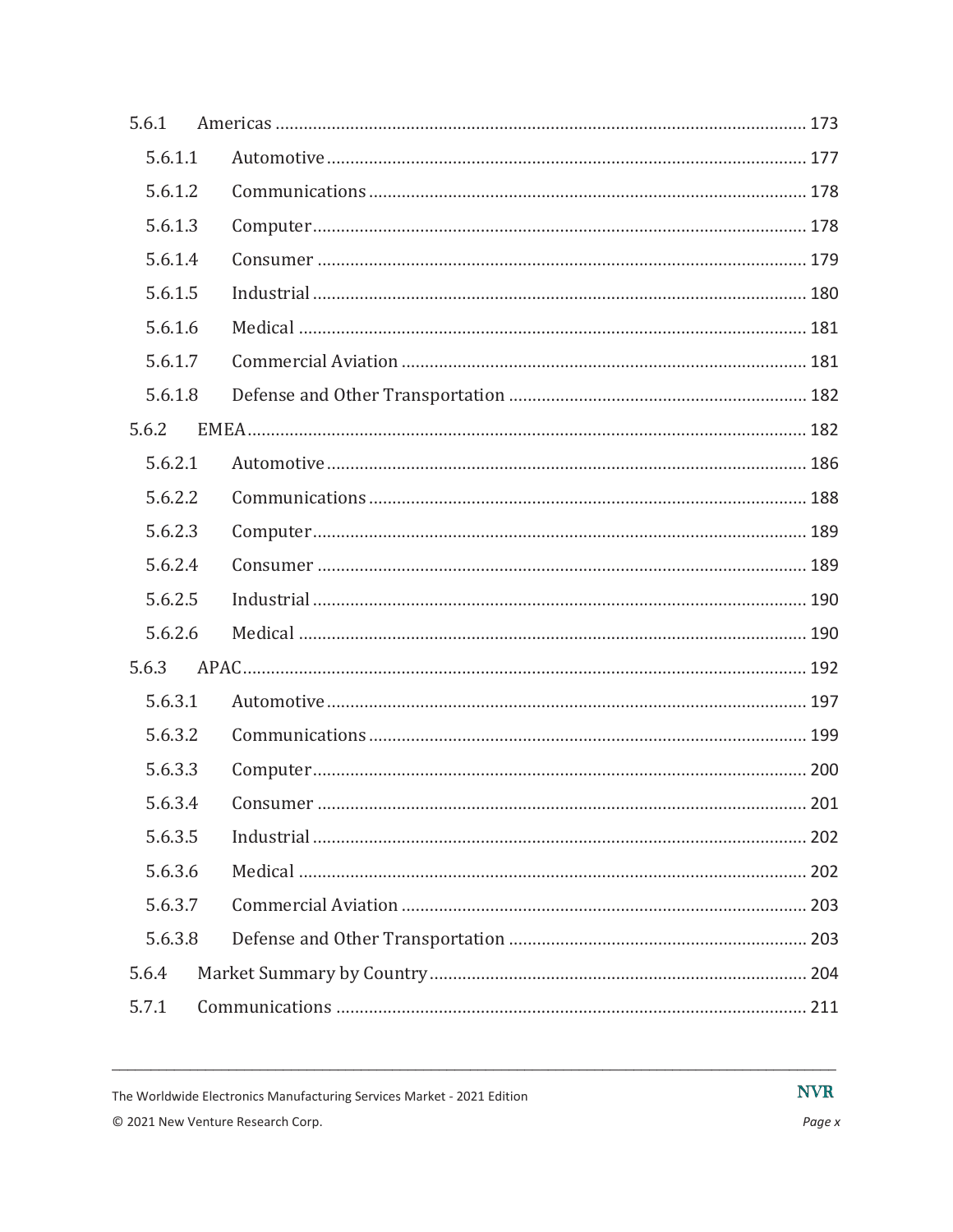| 5.7.2   |                                                            |  |
|---------|------------------------------------------------------------|--|
| 5.7.3   |                                                            |  |
| 5.7.4   |                                                            |  |
| 5.7.5   |                                                            |  |
| 5.7.6   |                                                            |  |
| 5.7.7   | Commercial Aviation, Defense, and Other Transportation 224 |  |
| 5.7.9   |                                                            |  |
|         |                                                            |  |
| 6.1     |                                                            |  |
| 6.2     |                                                            |  |
| 6.2.1   |                                                            |  |
| 6.2.2   |                                                            |  |
|         |                                                            |  |
| 6.2.3   |                                                            |  |
| 6.2.4   |                                                            |  |
| 6.2.5   |                                                            |  |
| 6.2.6   |                                                            |  |
| 6.2.7   |                                                            |  |
| 6.2.8   |                                                            |  |
| 6.2.8.1 |                                                            |  |
| 6.2.8.2 |                                                            |  |
|         |                                                            |  |
|         |                                                            |  |
| 6.2.9   |                                                            |  |
| 6.3     |                                                            |  |
| 6.4     |                                                            |  |
| 6.4.1   |                                                            |  |
| 6.4.2   |                                                            |  |
|         |                                                            |  |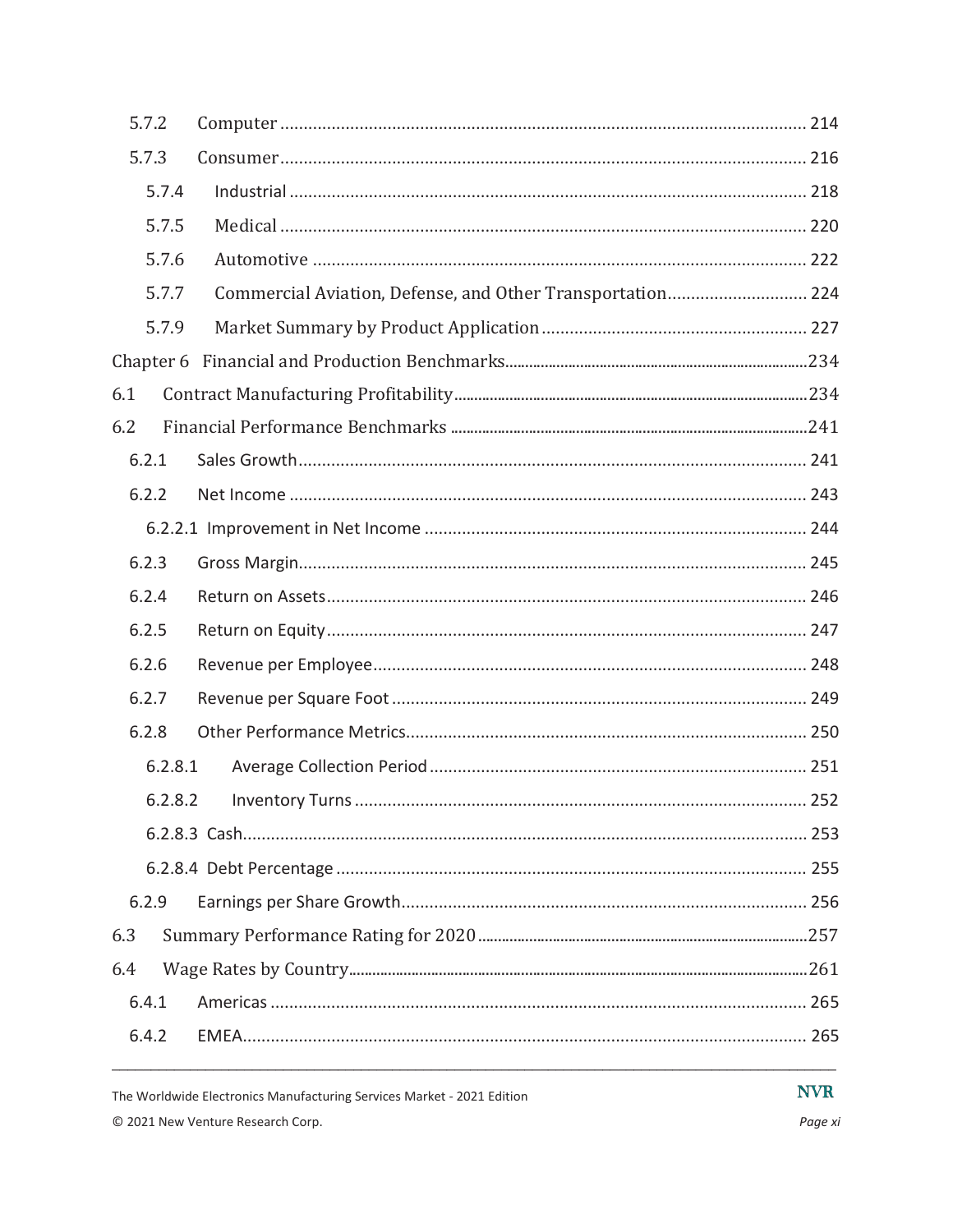| 6.4.3   |  |  |  |
|---------|--|--|--|
| 6.4.4   |  |  |  |
|         |  |  |  |
| 7.1     |  |  |  |
| 7.1.1   |  |  |  |
| 7.1.2   |  |  |  |
| 7.1.3   |  |  |  |
| 7.1.4   |  |  |  |
| 7.1.5   |  |  |  |
| 7.1.6   |  |  |  |
| 7.1.7   |  |  |  |
| 7.2     |  |  |  |
| 7.2.1   |  |  |  |
| 7.2.2   |  |  |  |
| 7.2.3   |  |  |  |
| 7.2.4   |  |  |  |
| 7.2.5   |  |  |  |
| 7.2.6   |  |  |  |
| 7.2.6.1 |  |  |  |
| 7.2.6.2 |  |  |  |
| 7.3     |  |  |  |
| 7.3.1   |  |  |  |
| 7.3.2   |  |  |  |
| 7.3.3   |  |  |  |
|         |  |  |  |
|         |  |  |  |
|         |  |  |  |
|         |  |  |  |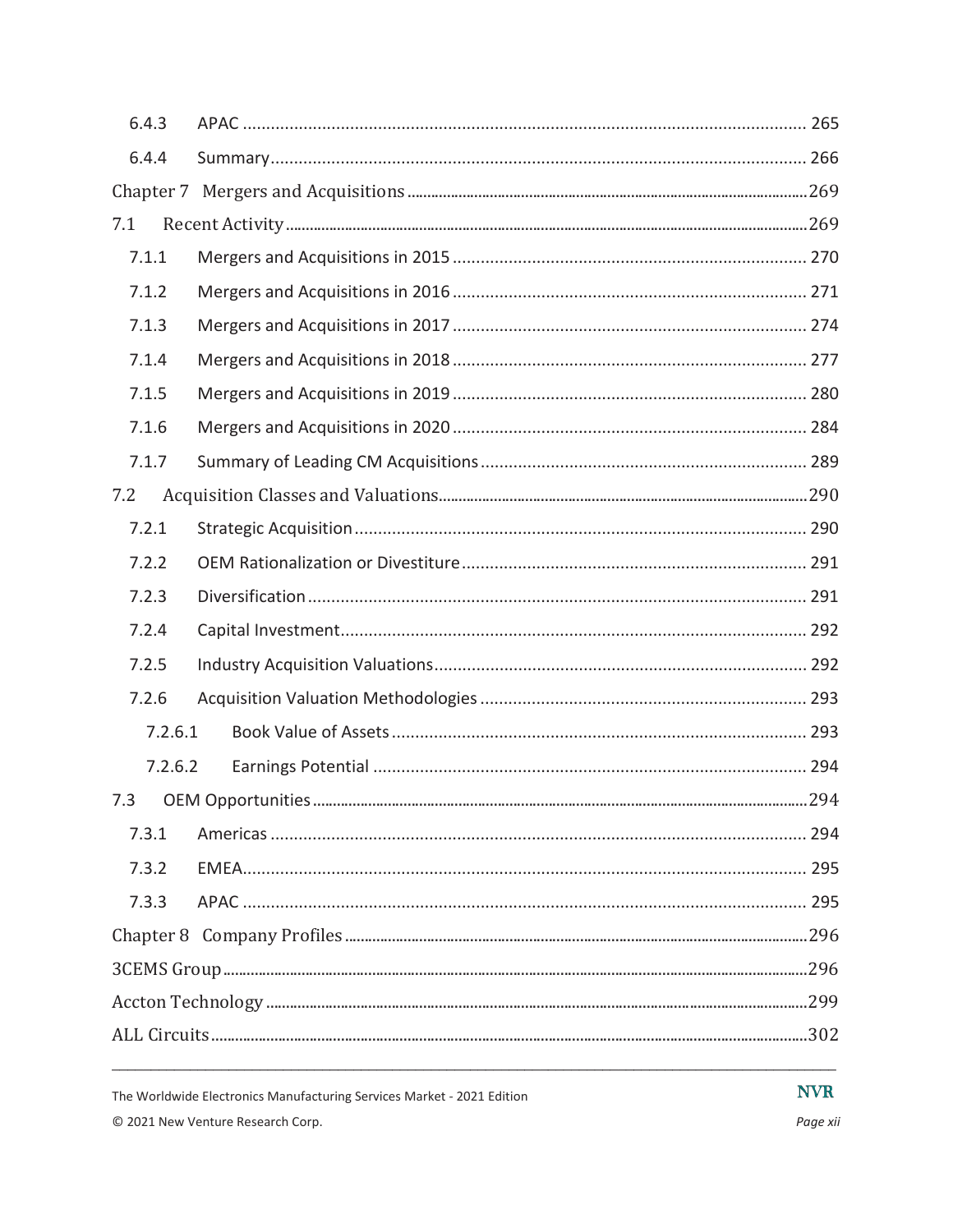| Flex |  |
|------|--|
|      |  |
|      |  |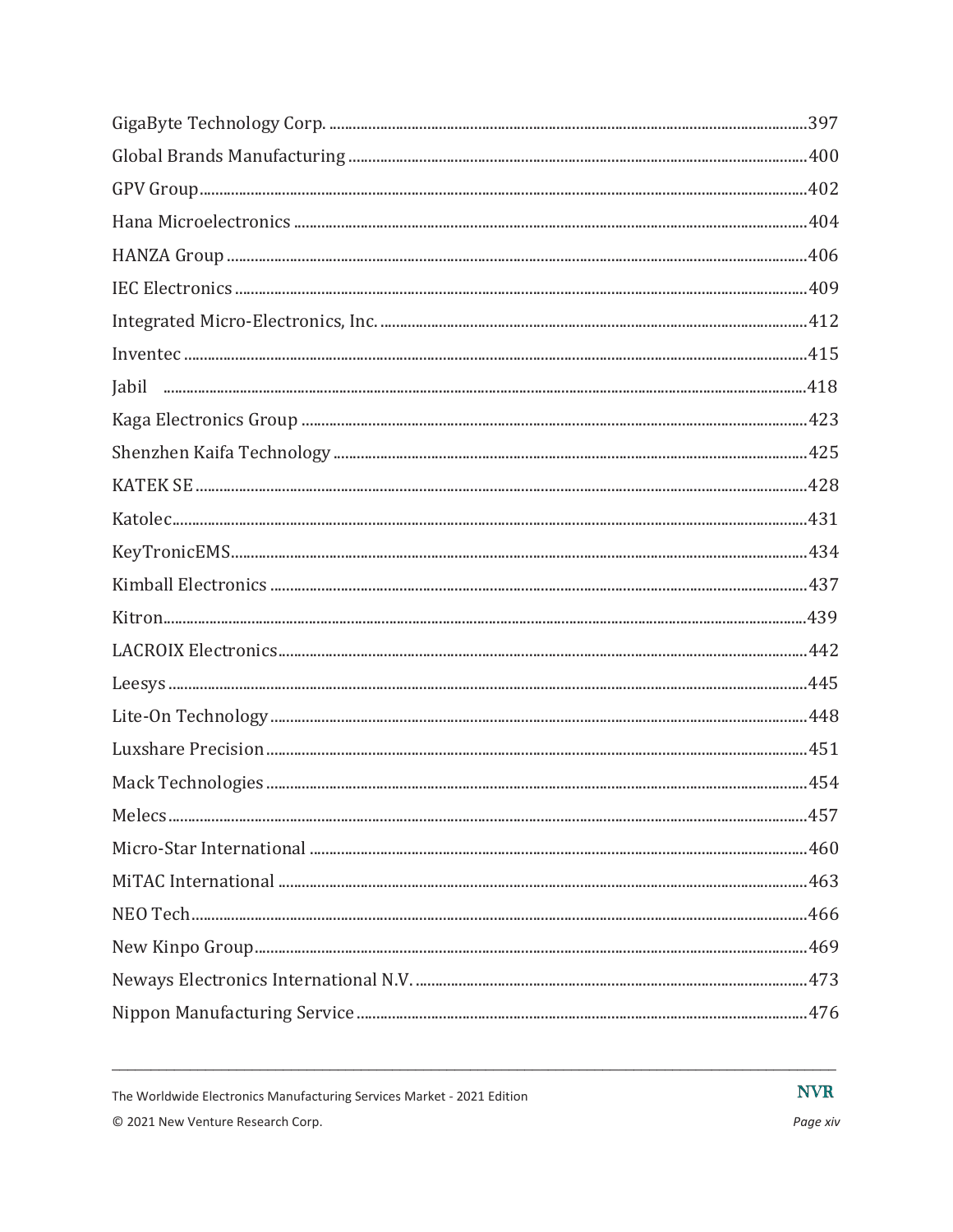| <b>SIIX</b> |  |
|-------------|--|
|             |  |
|             |  |
|             |  |
|             |  |
|             |  |
|             |  |

© 2021 New Venture Research Corp.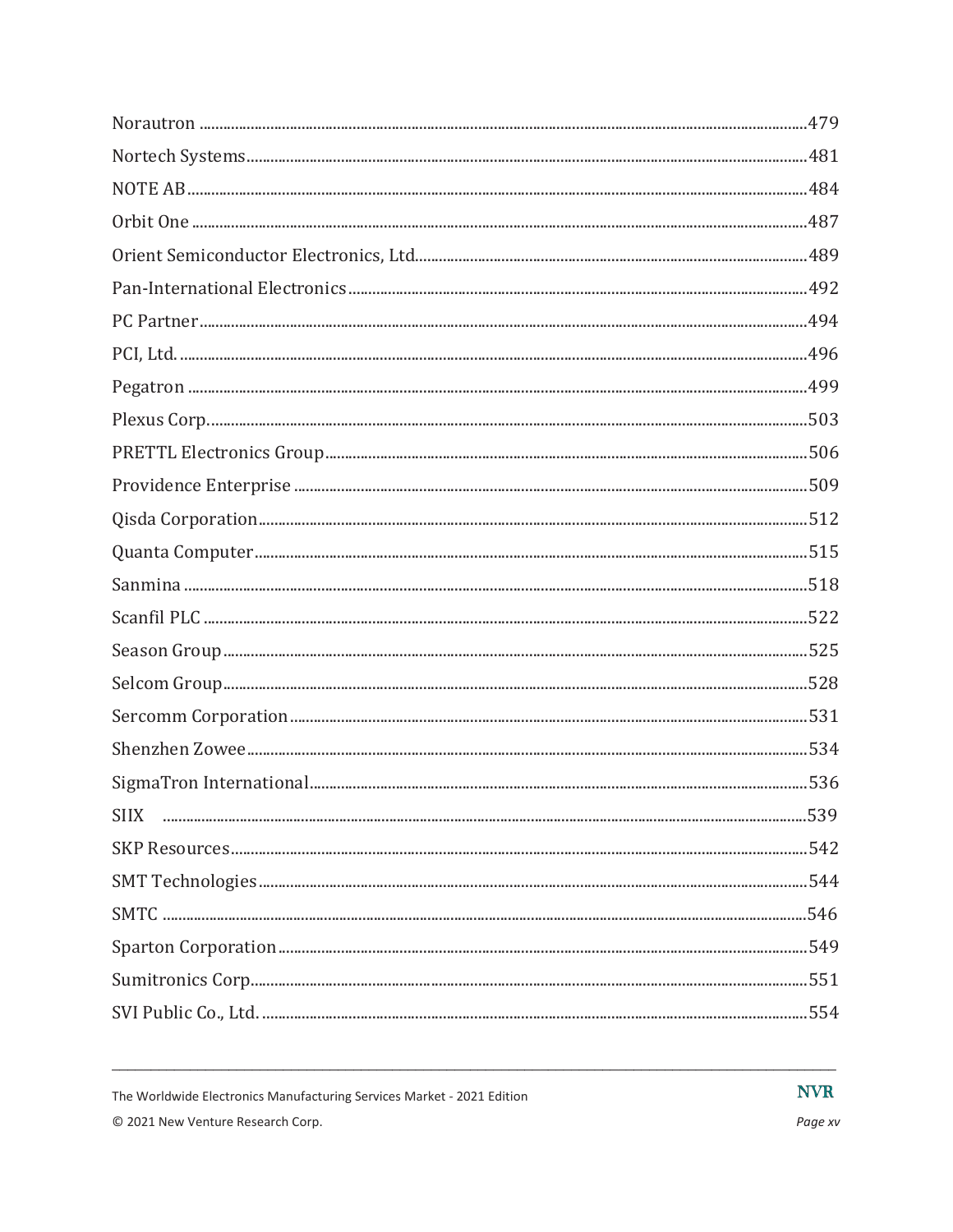**NVR**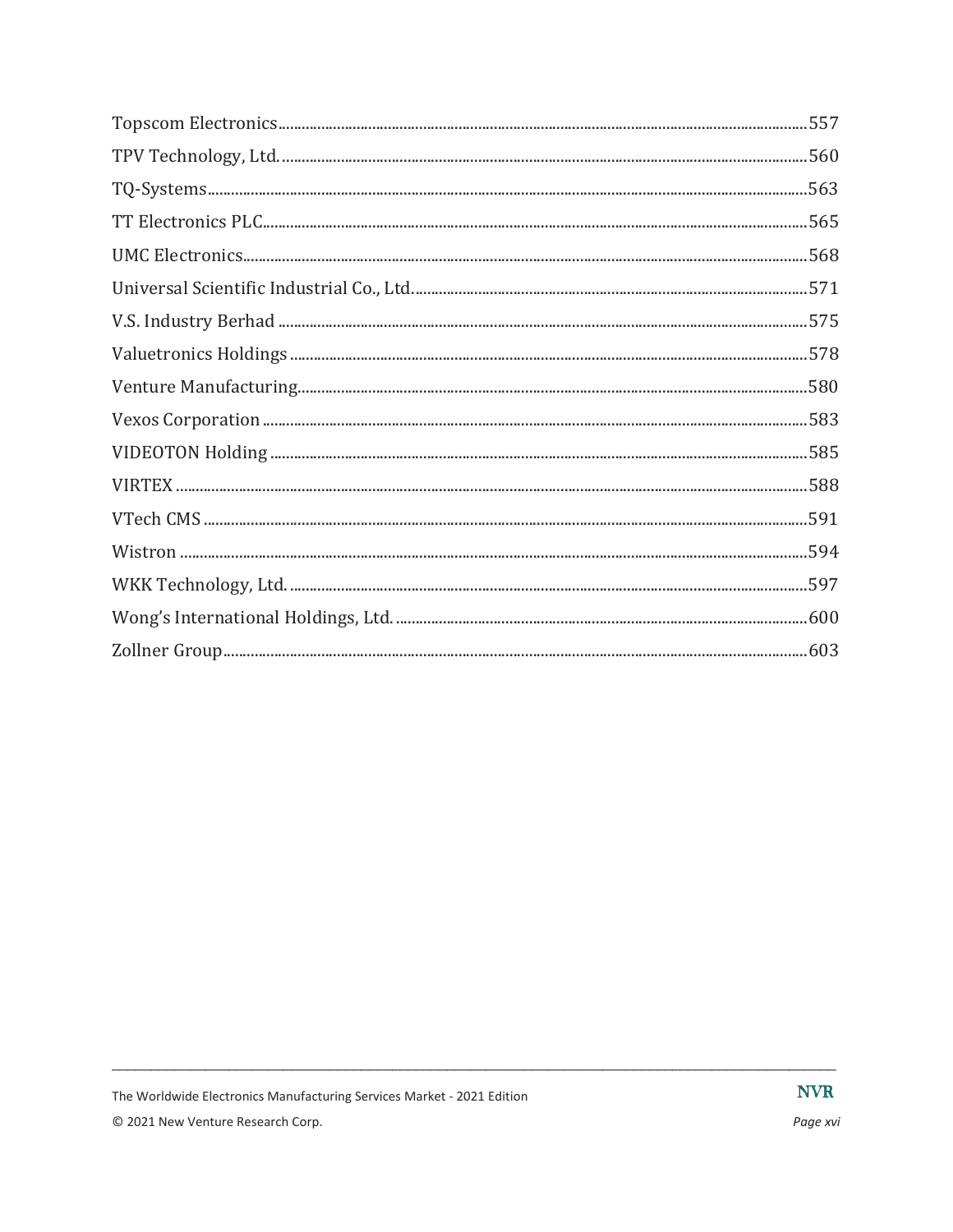# **Chapter 1 Introduction**

## **1.1 Report Objectives and Scope**

The objective of this report is to provide a macroeconomic understanding of the worldwide contract manufacturing (CM) services market for interested electronics manufacturing services (EMS) firms, original design manufacturers (ODMs), original equipment manufacturers (OEMs), component manufacturers, equipment suppliers, distributors, consultants, and investment analysts. Throughout this report, CM will refer to the combined industry, whereas EMS and ODM companies are the primary subcontractors.

In this report, 104 contract manufacturers and original design manufacturers are profiled. NVR (and its predecessor Electronic Trend Publications) has followed this market for over twenty-five years, continuously expanding its coverage and market analysis. With each new report, NVR's research methodology, quality of data, and collective knowledge have improved, to the benefit of the reader and the entire industry.

For the last thirty years or more, the generic term "contract manufacturing" has been identified almost solely with a very specific niche within the overall durable goods market that of electronics equipment. This is ironic, as the notion of "contract manufacturing" could be applied to any industry segment (aerospace, appliances, automotive, construction, etc.) that manufactures finished goods, yet over the last few years it has been exclusively linked to the electronics—specifically the high-tech electronics—market segment. As the electronics manufacturing industry has evolved over the years, the term "electronics manufacturing services" (EMS) has come to be used to refer both to the overall industry and to a specific class of subcontractor.

The current report focuses on the entire CM market, but pays special attention to the production of advanced, state-of-the-art electronics products, which are having a considerable impact on the world today. Indeed, the availability of microprocessor-driven wireless communication devices, handheld computing products, remote sensors, and semiconductorbased technologies is dramatically impacting the way people live. Yet it is probably fair to say that these products would not be so widespread were it not for the emergence of the EMS industry, which has lowered product costs and increased manufacturing efficiency.

 $\Box$ 

The Worldwide Electronics Manufacturing Services Market - 2021 Edition

© 2021 New Venture Research Corp. *Page 1*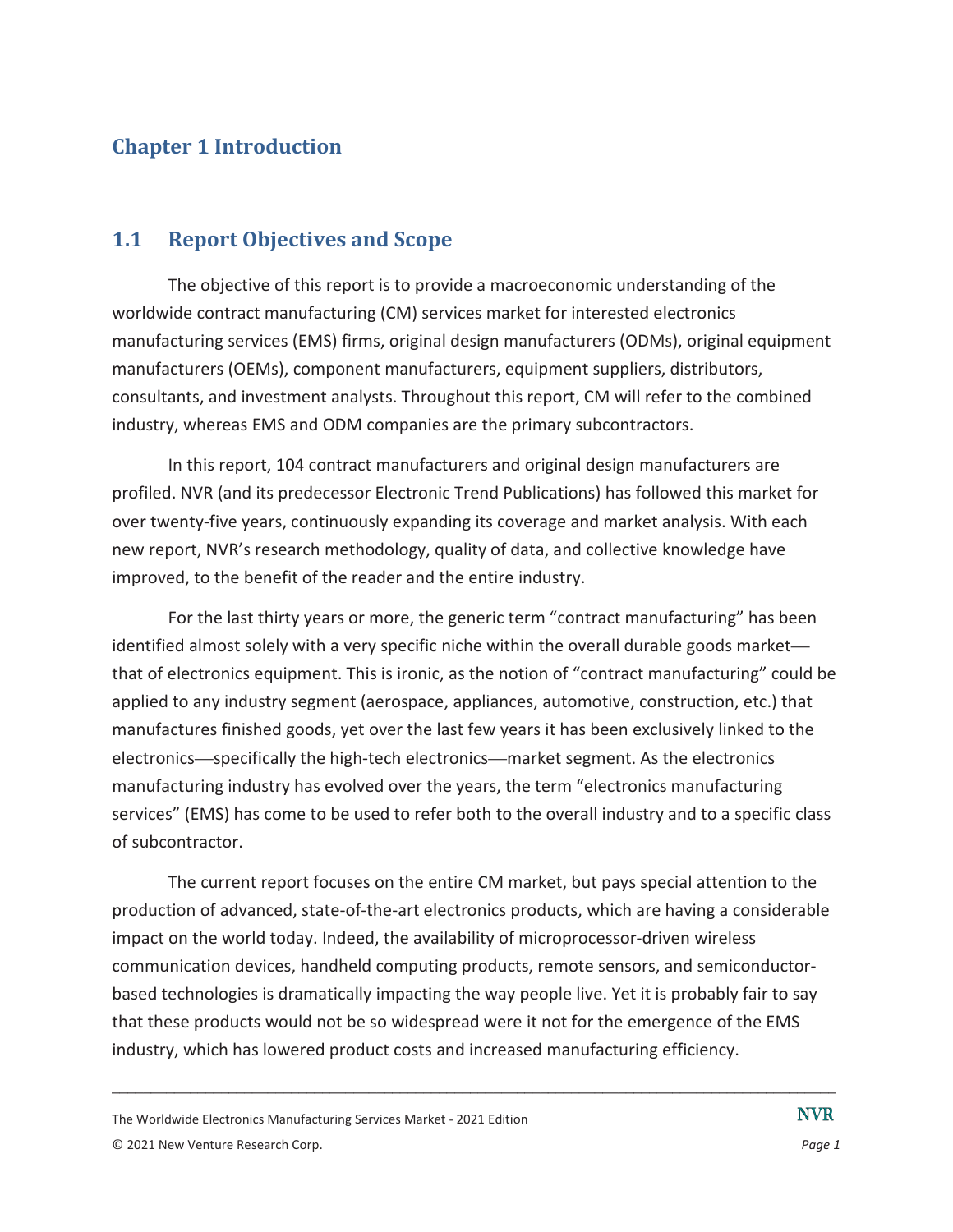The EMS market experienced continuous growth in the fifteen years prior to 2001, when it then underwent a two-year slump and consolidation. In 2003, the market began to recover and grew strongly up to 2009, when it experienced another slump and was flat in 2010. Since then, the market briefly rebounded and starting in 2011 continued to expand until 2013, when the industry went flat through 2016. Starting in 2017, the market significantly recovered, with relatively high growth of 10.8 percent from the previous year. In 2018, the industry experienced growth of 15 percent and set new records in revenue. There was only nominal growth in 2019.

The purpose of the 2020 edition is to analyze the changes that have taken place over the last year and offer some projections on how the CM market might unfold over the next five years. Inevitably, the EMS and ODM markets experience changes in cycles, inventory, and enduser demand that have always proven to be irregular. Our forecasts are generally linear in design, as no one can accurately predict the future except in general terms. We can only look to the past for guidance and speculate on the impact of the latest technologies and geopolitical events. This report analyzes those changes and discusses the implications of the key dynamics impacting the market in the near future.

#### **1.2 Organization**

This report is organized into eight chapters. Chapter 1, "Introduction," outlines the scope, organization, and methodology for the report. Chapter 2, "Executive Summary," presents top-level data from throughout the report.

Chapter 3 is titled "Economic Outlook and Worldwide Electronics Industry Forecast." Key products are forecast in seven major electronics market segments, including computers, communications, consumer, industrial, medical, automotive, and defense/other transportation.

Chapter 4, "Industry Structure," analyzes the total EMS industry by region and market segment. Industry statistics are provided with detail on the more than 900 manufacturing facilities by country and company.

Chapter 5, "CM Industry Forecasts, 2020–2025," forecasts growth in the EMS marketplace from 2020 to 2025. As in Chapter 4, data is presented by 50 individual countries and 46 individual product segments (5 new segments are in the IoT category).

 $\Box$ 

The Worldwide Electronics Manufacturing Services Market - 2021 Edition

© 2021 New Venture Research Corp. *Page 2*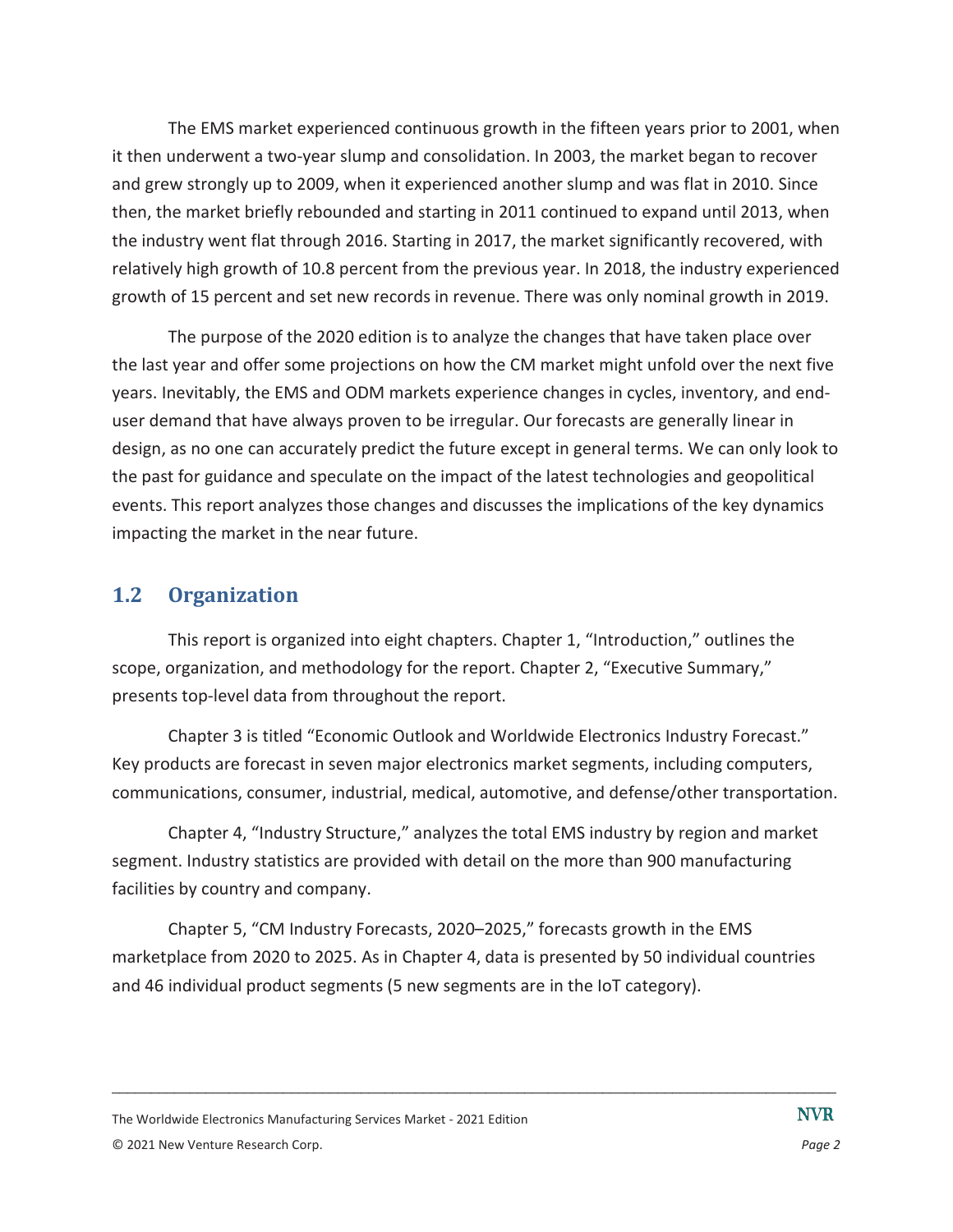Chapter 6, "Financial and Production Benchmarks," looks at a variety of key metrics in 2020 that can be used to judge the manufacturing efficiency and financial health of the large public EMS companies and ODMs (all with revenue of at least \$100 million a year).

Chapter 7, "Mergers and Acquisitions," presents information on the many deals that are driving the EMS market. Deals from 2015–2020 are detailed.

Profiles of major EMS companies and ODMs are given in Chapter 8. These profiles provide a look at these companies' strategies, service offerings, manufacturing facilities, and financial data.

#### **1.3 Assumptions**

The following assumptions have been made with regard to information provided in this report:

- Respondents are providing truthful information to the best of their ability.
- Values are mainly provided in current US dollars as converted by the International Monetary Fund, World Outlook Database.
- Wage rates have not been adjusted to reflect the depreciation of the euro or the undervaluation of the Chinese yuan or the New Taiwanese dollar and other currencies.
- All tables presented in this report are subject to small rounding errors. Therefore, column and row numbers, as presented, may not add up exactly to the total presented.

# **1.4 Definitions**

Table 1-1 lists the industry segments that are detailed in Chapters 3, 4, and 5 (with slightly varying levels of aggregation). This list is fundamentally the same as that used in related NVR reports.

 $\Box$ 

Several critical terms will be used frequently in this report. They are:

The Worldwide Electronics Manufacturing Services Market - 2021 Edition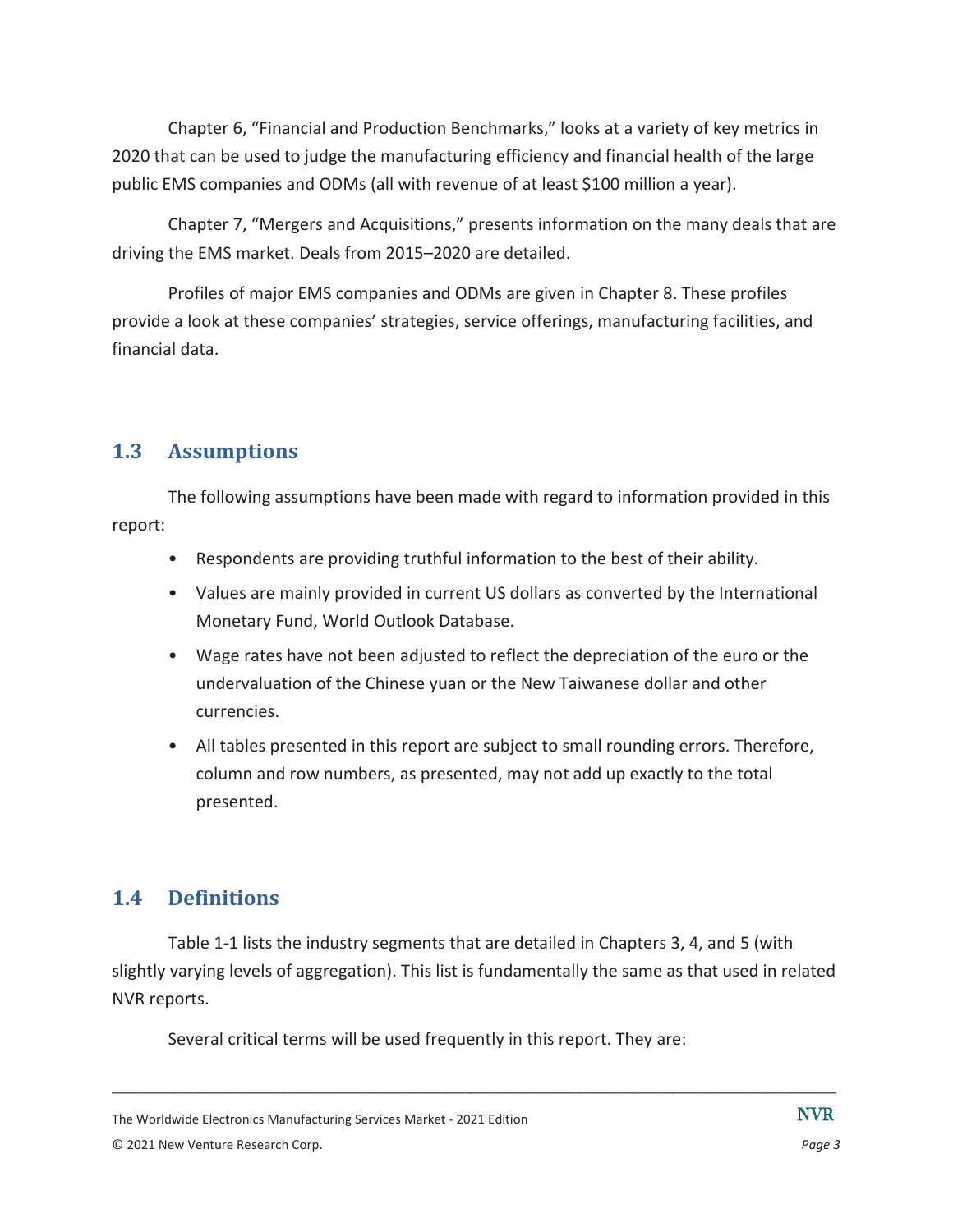- *PCB Assembly*: For this report, PCB assembly refers to the attachment of various electronic components onto a bare printed circuit board, plus any test activities performed at this level of assembly.
- *PCB Assembly Value*: The value (cost of goods sold, or COGS) of all material, labor, and overhead associated with an assembled printed circuit board
- *Box Assembly*: For this report, box assembly refers to the assembly of one or more printed circuit boards, plus other items such as cable harnesses and enclosures, into a final product (or a largely self-contained electronics assembly that will be embedded into a larger piece of equipment). This also includes any test activities performed at this level of assembly.
- *Box Assembly Value*: The value (COGS) of all material, labor, and overhead of the box assembly, not including the value of the assembled PCBs within the box assembly
- *OEM Assembly*: Electronics assembly performed by the OEM. If assembly is performed by a subcontractor that is held captive by the OEM or in a *keiretsu* arrangement such as exists in Japan, the assembly is considered OEM produced.
- *ODM Assembly*: Electronics assembly performed by an OEM but subcontracted by another OEM. For example, Hewlett-Packard subcontracts the assembly of its printers and computers to Compal Electronics and Quanta Computer—OEMs with their own printer and computer product brands as well.

# **1.5 Research Methodology**

Information for this report was collected from a number of external sources. Primary sources included marketing professionals, manufacturing and engineering directors in contract manufacturing firms, and OEMs. Also, *Manufacturing Market Insider,* a newsletter acquired by NVR on July 1, 2014, has been a valuable source for tracking industry events and specific company activities on a monthly basis. Secondary sources included trade publications such as *Circuits Assembly, EMSNow, Evertiq.com, SMT Magazine, EMSNow Daily, Business Week, The Economist,* and a variety of government economic reports.

For this report, the author had the cooperation of many EMS company employees who answered the questionnaire provided below, in addition to information collected from the *MMI*

 $\Box$ 

The Worldwide Electronics Manufacturing Services Market - 2021 Edition

© 2021 New Venture Research Corp. *Page 4*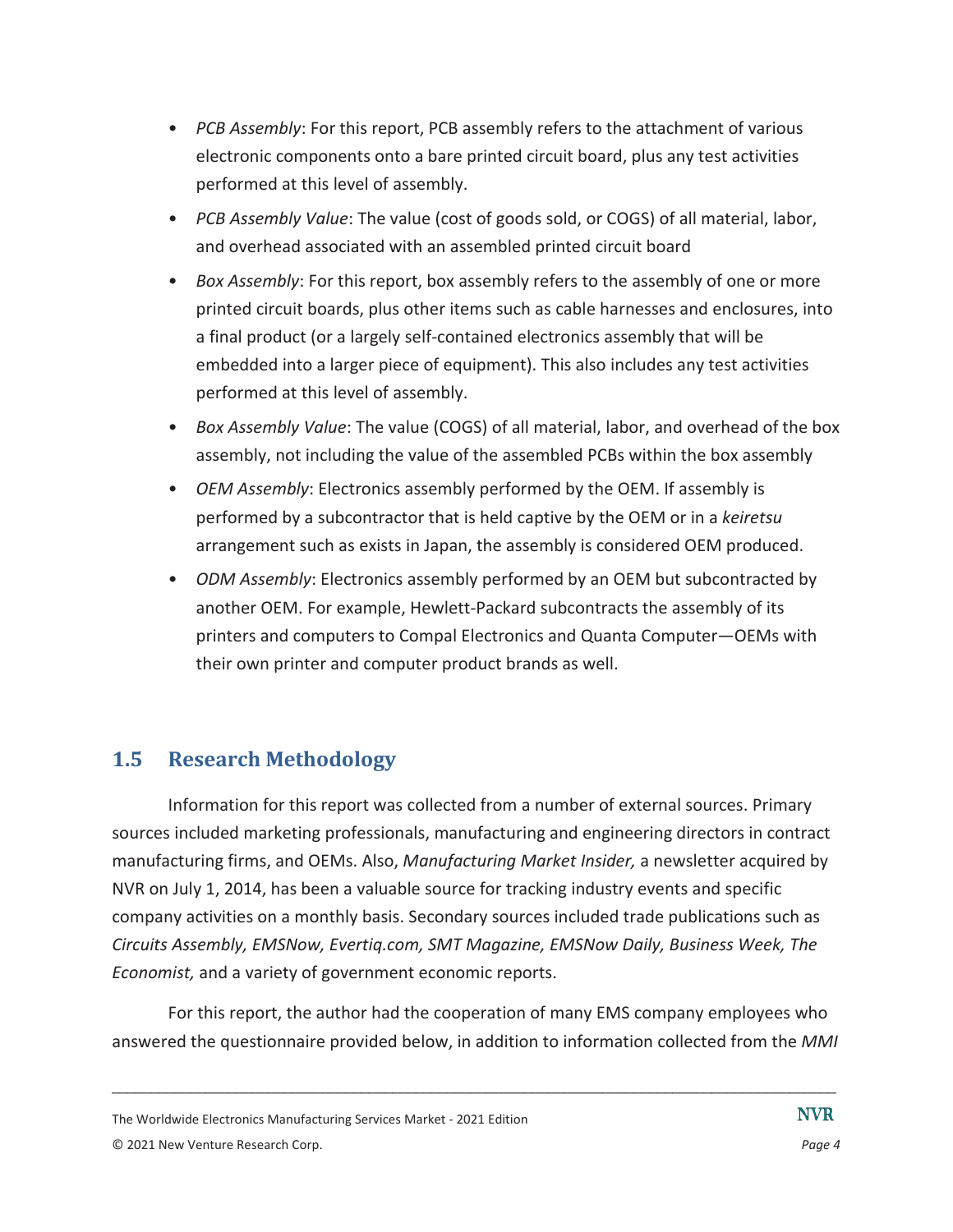March 2021 newsletter in which the Top 50 EMS companies worldwide are ranked. These and other efforts helped to size and segment the industry to a degree not previously attained. The author's gratitude is extended to all those gracious enough to have responded to this request for information.

## **1.6 Field Questionnaire**

The following questionnaire format was generally used as a starting point for the primary research conducted for this report.

#### **NVR Contract Manufacturing Company Profile**

- 1. What were your EMS revenues for 2020 (USD)?
- 2. What percentage of your sales were manufacturing services (EMS) versus your own branded products (ODM)?
- 3. Please list your plant/facility locations, sizes (sq. ft.), number of SMT lines, and employees. Location Plant Size SMT Lines # of Employees
- 4. What industries and customers does your company serve?

| Industry                 |      | <b>Percent</b> End Products | <b>Customers</b> |
|--------------------------|------|-----------------------------|------------------|
| Automotive               |      |                             |                  |
| Communications           |      |                             |                  |
|                          |      |                             |                  |
| <b>Consumer Products</b> |      |                             |                  |
| Industrial Products      |      |                             |                  |
| <b>Medical Products</b>  |      |                             |                  |
| Defense/Aerospace        |      |                             |                  |
|                          |      |                             |                  |
| Total                    | 100% |                             |                  |

 $\Box$ 

The Worldwide Electronics Manufacturing Services Market - 2021 Edition

© 2021 New Venture Research Corp. *Page 5*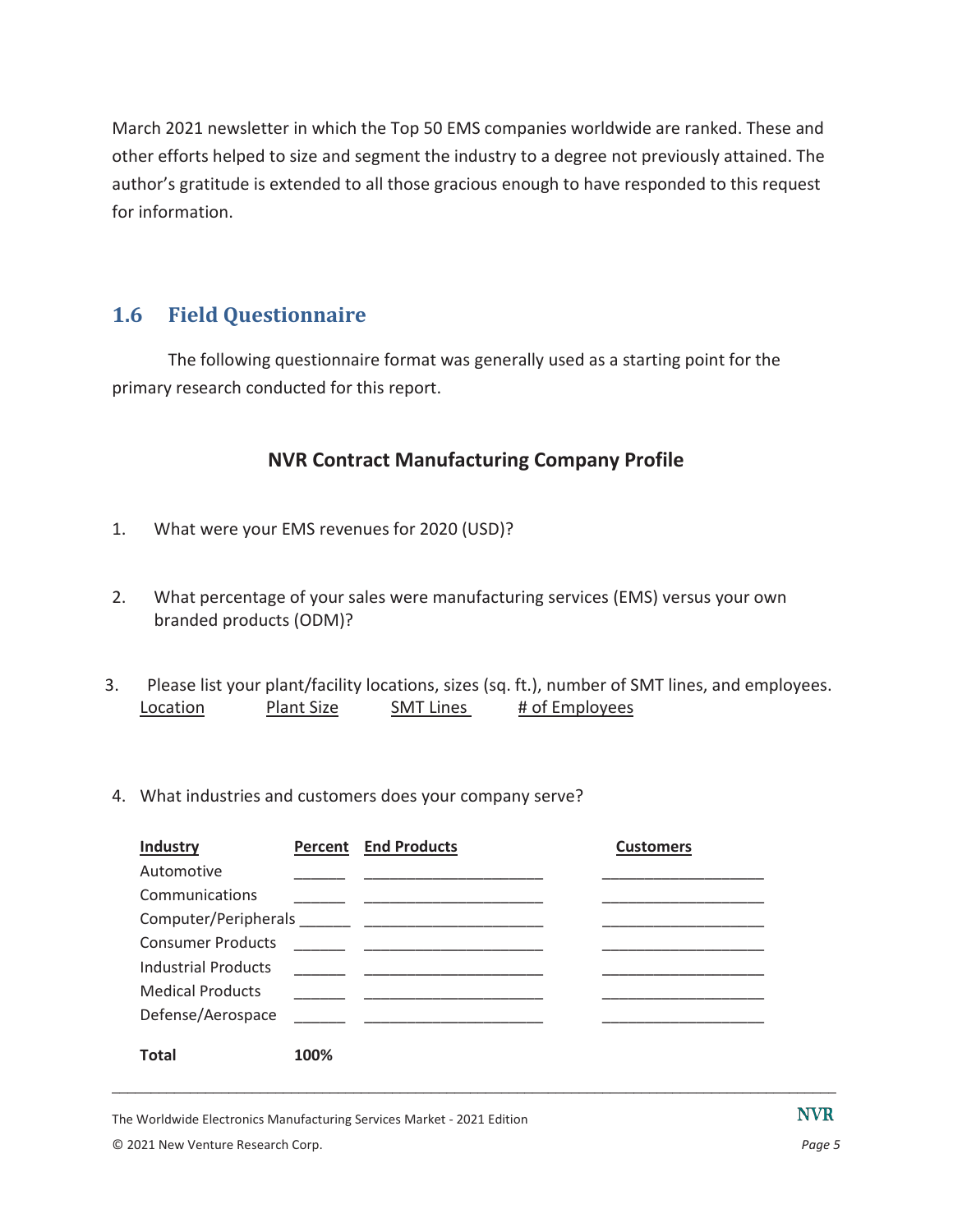5. Can you estimate your company's revenue for 2020 and its growth by industry?

| <b>Industry</b>            | <b>Percent Growth</b> |
|----------------------------|-----------------------|
| Automotive                 |                       |
| Communications             |                       |
| Computer/Peripherals       |                       |
| Consumer Products          |                       |
| <b>Industrial Products</b> |                       |
| <b>Medical Products</b>    |                       |
| Defense/Aerospace          |                       |
| <b>Est. Revenue 2021</b>   |                       |

6. If not provided in question 4 above, please identify your leading customers.

 $\Box$